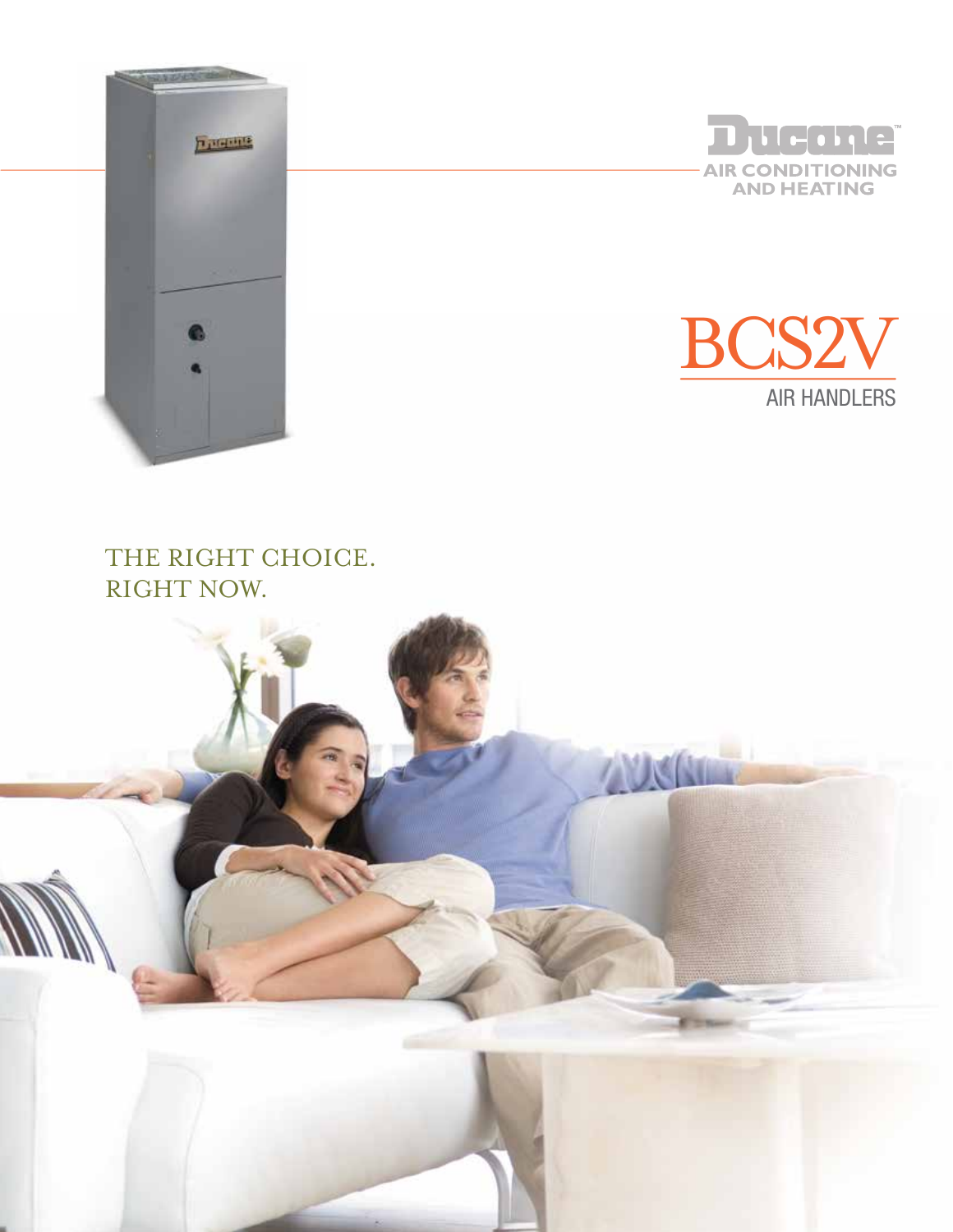# DUCANE™ IS THE RIGHT CHOICE, season after season.

Ducane knows that quality and value go hand in hand. So you'll get plenty of both with the BCS2V air handler. Built from quality materials and extensively lab-tested for reliability and efficiency, the BCS2V will keep you comfortable while helping you use energy wisely every day of the year. No matter what your needs, Ducane is always the smart choice.

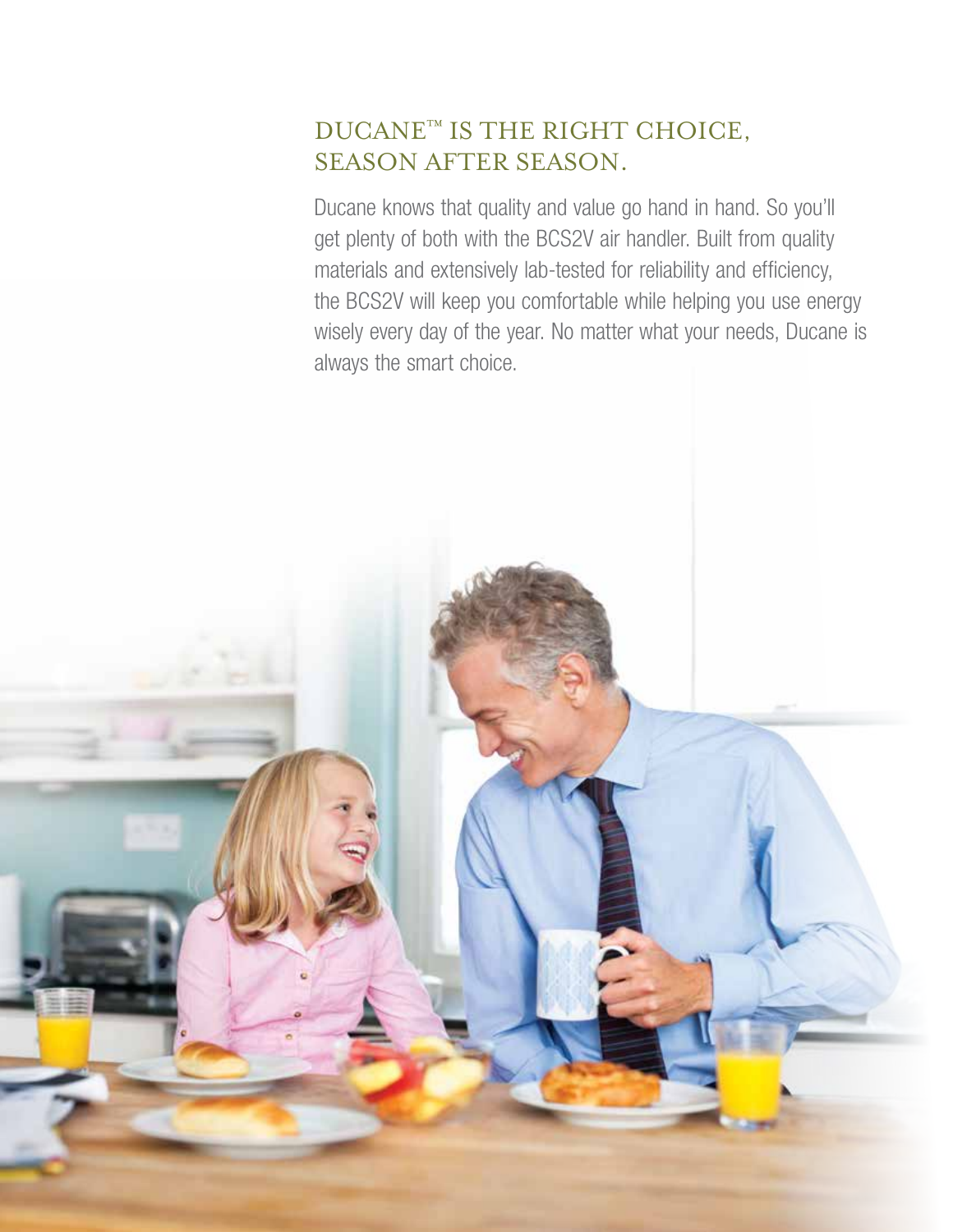

## Some decisions are tough. This one isn't.

When you consider Ducane systems, quality and value are givens. You're getting peace of mind with great features and smart designs that squeeze more efficiency out of every energy dollar. And best of all, you get it right now.

### A great choice from the moment it's installed.

The BCS2V is designed to deliver sensible, energy-smart comfort season after season. To increase efficiency, its cabinet is heavily insulated, and sealed to allow less than 2% air leakage. In addition, the BSC2V air handler includes a 10-year limited parts<sup>\*</sup> warranty so you can be confident in its operation for many years.

#### Variable speed means consistent airflow and savings.

The variable speed blower motor inside the BCS2V can adjust airspeed during startup. This allows it to operate with extremely low noise levels, and allows greater humidity control since more moisture is drawn from the air before it begins to circulate. Variable speed blowers also offer the added advantage of more consistent temperatures throughout your home.

### All-season performance, no matter what the weather.

Air handlers are popular in warmer climates, but they can also keep you comfortable during periods of cooler weather. With the addition of optional heating strips, the BCS2V can circulate warm air throughout your home.